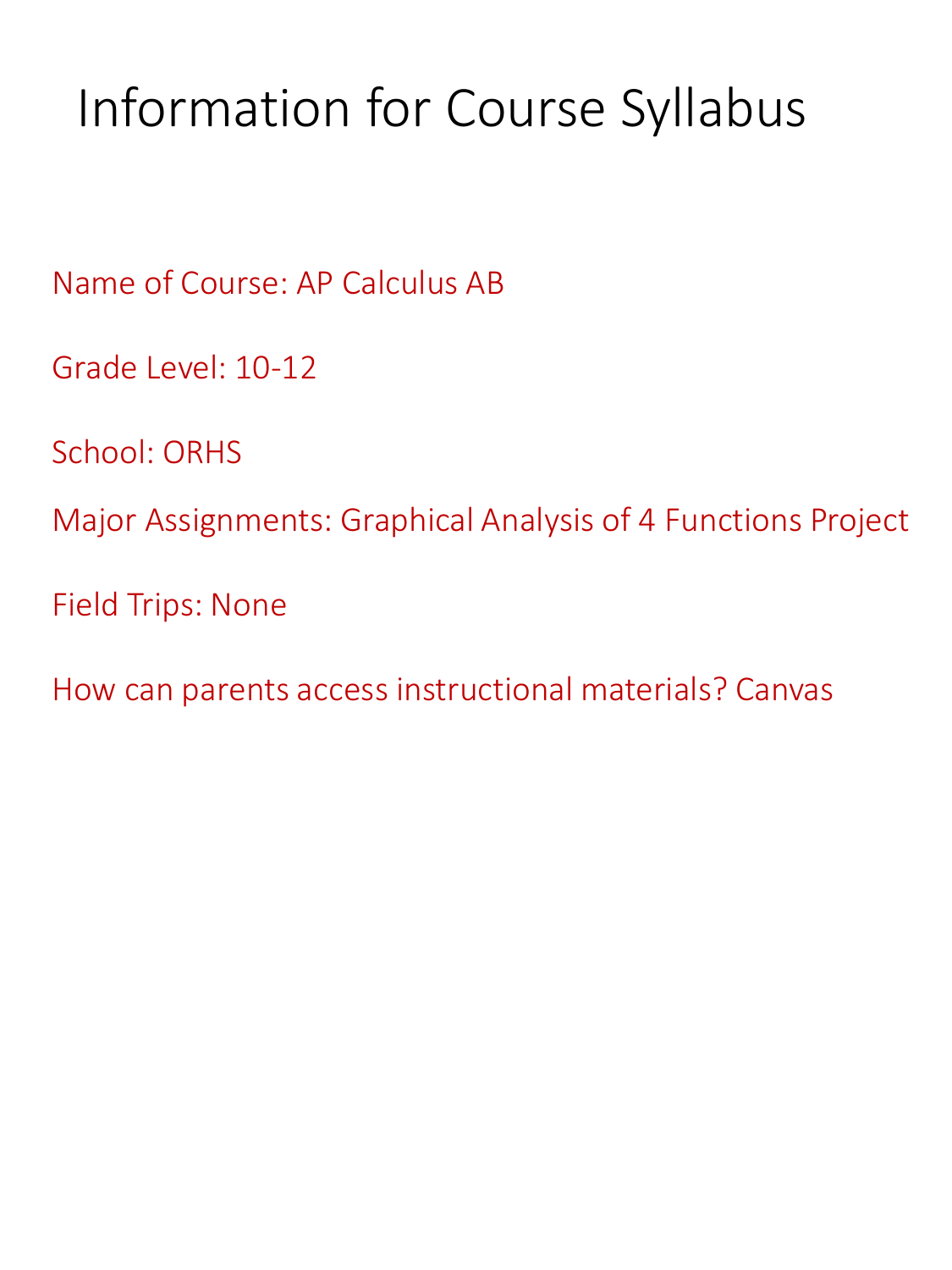### **Term 1**

|                                  | Interpret rates of change at an instant in terms of the averages of the rates of change over<br>intervals containing that instant. |
|----------------------------------|------------------------------------------------------------------------------------------------------------------------------------|
| Continuity Unit<br>and<br>Limits | Calculate limits using algebra.                                                                                                    |
|                                  | Estimate limits from graphs or tables of data.                                                                                     |
|                                  | Determine asymptotic behavior graphically and by using infinite limits analysis.                                                   |
|                                  | Compare both relative magnitudes of functions and their rates of change.                                                           |
|                                  | Determine limits using the Squeeze Theorem.                                                                                        |
|                                  | Determine the continuity of a function at a point.                                                                                 |
|                                  | Explain the behavior of a function on an interval using the Intermediate Value Theorem.                                            |

|                               | Define the derivative as a limit of the difference quotient.                                                                                                                                    |
|-------------------------------|-------------------------------------------------------------------------------------------------------------------------------------------------------------------------------------------------|
|                               | Interpret the derivative as an instantaneous rate of change.                                                                                                                                    |
|                               | Relate the concepts of differentiability and continuity.                                                                                                                                        |
| Intro to Differentiation Unit | Find the slope of a curve at a point and use it to write an equation of a tangent line if one<br>exists.                                                                                        |
|                               | Use the tangent line as a linear approximation and graphically extend the concept of<br>differentiability to local linearity.                                                                   |
|                               | Approximate rate of change from graphs and data.                                                                                                                                                |
|                               | Connect concepts of average vs. instantaneous rates of change and interpret verbally.                                                                                                           |
|                               | Use differentiation rules for sums, products, quotients and compositions involving the<br>elementary functions (power, exponential, logarithmic, trigonometric) of single variable<br>calculus. |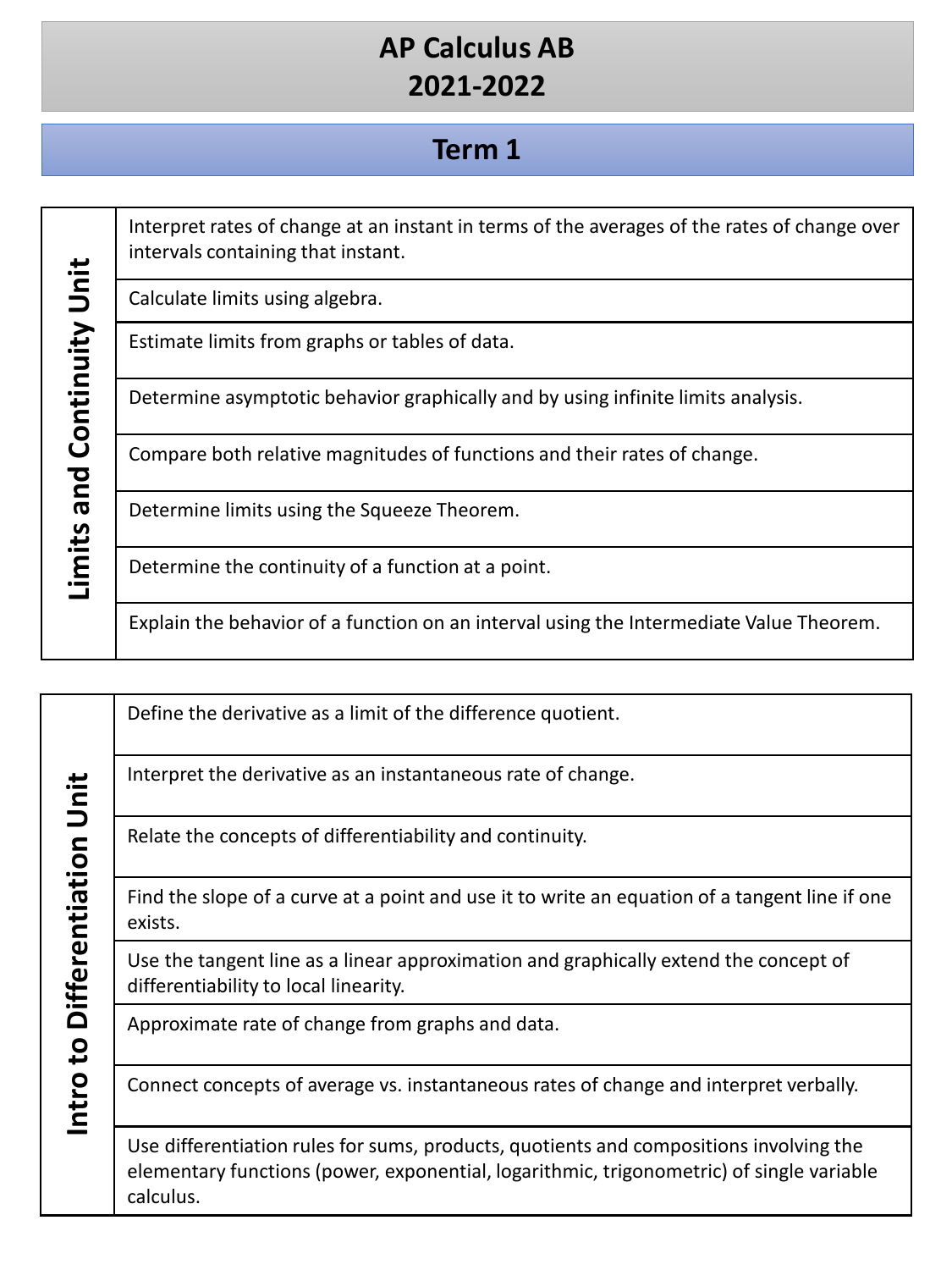# **Term 1**

| ifferentiation |        | Identify when to use the Chain Rule to calculate the derivatives of composite functions.                     |
|----------------|--------|--------------------------------------------------------------------------------------------------------------|
|                |        | Differentiate implicitly defined functions.                                                                  |
|                | n<br>α | Use differentiation rules for inverse functions.                                                             |
|                | σ      | Use differentiation rules for Inverse Trigonometric Functions.                                               |
|                |        | Be able to select an appropriate method for calculating the derivative, including those of<br>higher powers. |
|                |        | Compute limits using L'Hospital's Rule.                                                                      |

| <u>ທ</u>                |   | Interpret the meaning of the derivative in Context.                                                      |
|-------------------------|---|----------------------------------------------------------------------------------------------------------|
| pplication<br>$\bullet$ |   | Model rates of change, including related rates.                                                          |
|                         |   | Use the derivative in the study of motion: speed, velocity and acceleration for elementary<br>functions. |
| ntextual                | ω | Calculate rates of change in applied contexts.                                                           |
|                         | O | Approximate a value on a curve using the tangent line.                                                   |

| lications             | Use $f'(x)$ and $f''(x)$ to analyze both the local and global behavior of the graph of $f(x)$ ,<br>including characteristics such as monotonicity, concavity, extrema and points of inflection. |
|-----------------------|-------------------------------------------------------------------------------------------------------------------------------------------------------------------------------------------------|
| $\bullet$             | Find corresponding relationships among the graphs of $f(x)$ , $f'(x)$ , and $f''(x)$ .                                                                                                          |
| Appl<br>+<br>σ        | Successfully use the Candidates Test to determine Absolute Extrema.                                                                                                                             |
| $\boldsymbol{\omega}$ | Use the Mean Value Theorem and know its geometric consequences.                                                                                                                                 |
| lytical<br><b>E</b>   | Optimize, finding both absolute and relative extrema.                                                                                                                                           |
| len<br>↬              | Apply graphical interpretations of continuity as in the Intermediate Value Theorem and<br>the Extreme Value Theorem.                                                                            |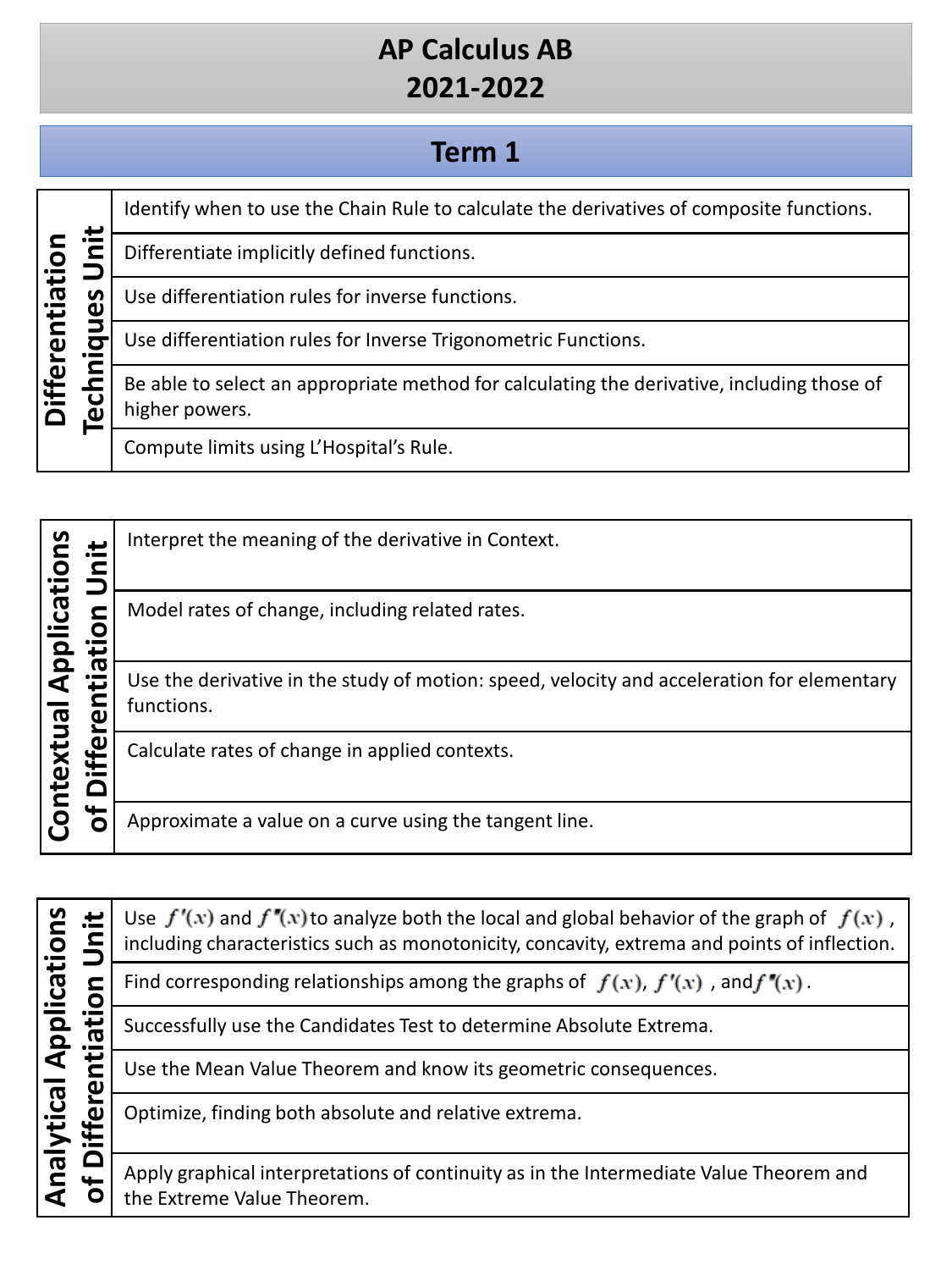#### **Term 2**

Compute Riemann sums using left, right and midpoint evaluation points.

Recognize the definite integral as a limit of Riemann sums over equal subdivisions. Use data and Riemann summing to approximate definite integrals and write Riemann Intro to Integration Unit **Intro to Integration Unit** sums as definite integrals. Use basic properties of definite integrals. Understand the basic premise of the Fundamental Theorem of Calculus, that is, integration is antidifferentiation. Use the Fundamental Theorem of Calculus to evaluate definite integrals. Connect both the concept of accumulation and the analytical features of the Fundamental Theorem of Calculus in interpreting the graphs of integral functions. Find antiderivatives analytically including a substitution of variables technique including change of limits for definite integrals. Use Riemann and trapezoidal sums to approximate definite integrals of functions represented algebraically, geometrically and by tables of values. Integrate functions using a variety of techniques including: substitution, long division, or completing the square.

Interpret the definite integral of the rate of change of a quantity over an interval as the **Application of Integration**  Application of Integration change of the quantity over the interval. Use integrals to model physical, social or economic situations. Compute the area of a region. **Unit** Compute volumes of solids of revolution and volumes of solids with known cross sections. Compute the distance traveled by a particle along a line. Determine the average value of a function over an interval and understand the geometric interpretation of average value. Use the integral of a rate of change to give accumulated change.